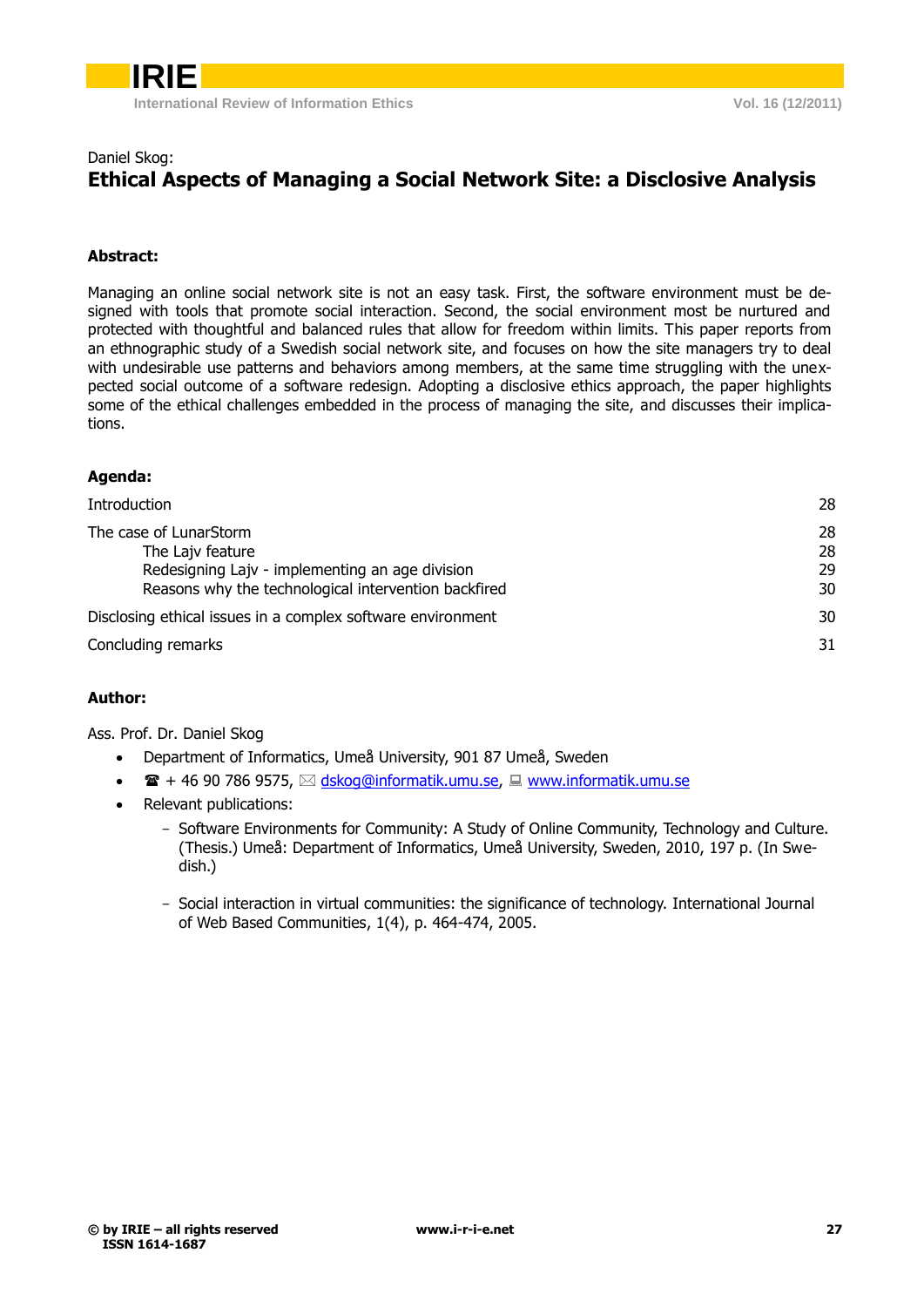# **Introduction**

An online social network site (SNS) is defined as a web-based service that allows individuals to construct a public profile, and list connections with other users at the site (Boyd and Ellison, 2007). These sites flourish online, with Facebook as the most noticeable example hosting hundreds of millions of users. The enormous growth and popularity of these spaces is also illustrated in a recent report from the Pew Research Center (Madden and Zickuhr, 2011), stating that 50 % of all American adults use SNS.

Even though ethically charged questions regarding identity, friending, privacy and surveillance has surfaced in SNS research (see, for instance, Boyd, 2008; Frick and Oberprantacher, 2011; Hull, Lipford and Latulipe, 2011; Vallor 2011), Light and McGrath (2010) argues that ethical issues associated with these environments are somewhat neglected. Since SNS have become so popular, playing a vital role in many people's everyday life, their ethical implications deserve more attention. In this endeavor, Light and McGrath (2010) adopts a disclosive ethics approach (Brey, 2000a), with the aim of revealing ethically relevant features in the context of using an SNS.

Using a similar approach, this paper highlights ethically relevant mechanisms and situations within a Swedish SNS. When reviewing the events that followed a minor software redesign, using an ethical lens, critical issues emerge concerning SNS development and management.

## <span id="page-1-0"></span>**The case of LunarStorm**

The empirical foundation of this paper originates from a recently finished long-term ethnographic study of LunarStorm (LS), a popular online social network site among young people in Sweden.

LS was one of the earliest SNS online, predating sites like Friendster, MySpace and Facebook (Boyd and Ellison, 2007). Many of the features now common at most SNS (i.e. user profiles, friends lists, guest books, etc.), thus appeared much earlier on LS. The site was launched at the millennium shift, January 1, 2000. However, it was actually a remake of StajlPlejs, a community site that had existed since the mid-nineties. For almost a decade, LS was the premier SNS in Scandinavia with more than 1 million active members. Even though a majority of the members were teenagers, the average age among members during this time period was about 18 years old. Losing ground to other SNS and facing a diminishing user base, LS recently remodeled again in August 2010, when it was transformed and reborn as L8.

This present study was initiated 2003. During five years empirical material was collected by the use of participant observations and semi-structured interviews with members and site administrators. In addition, a large number of text-based conversations with LS members concerning their social interactions, use of technology and experiences as SNS members, were carried out during fieldwork, generating a substantial amount of data. In total, the empirical material comprises field notes, screen images, transcripts from 37 interviews, about 1200 guest book entries, 750 e-mails, and 700 pages of forum discussions.

The ethnographic analysis can be described as iterative-inductive (O'Reilly, 2005), blending fieldwork, analysis, and theory elaboration in a joint process. For the purpose of this paper, the empirical material has been analyzed focusing on site members' interactions and experiences connected to a specific feature within the software environment. In the following sections quotes are sometimes used to illustrate a common attitude or viewpoint, and these quotes originate from different communication contexts at LS. The reader should observe that quotes from informants were documented in Swedish and have been translated by the author.

## <span id="page-1-1"></span>**The Lajv feature**

LS can be described as a multifaceted environment, which offered its members a variety of communication modes. As a LS member you had access to a personal profile page including a guest book, a blog, a contact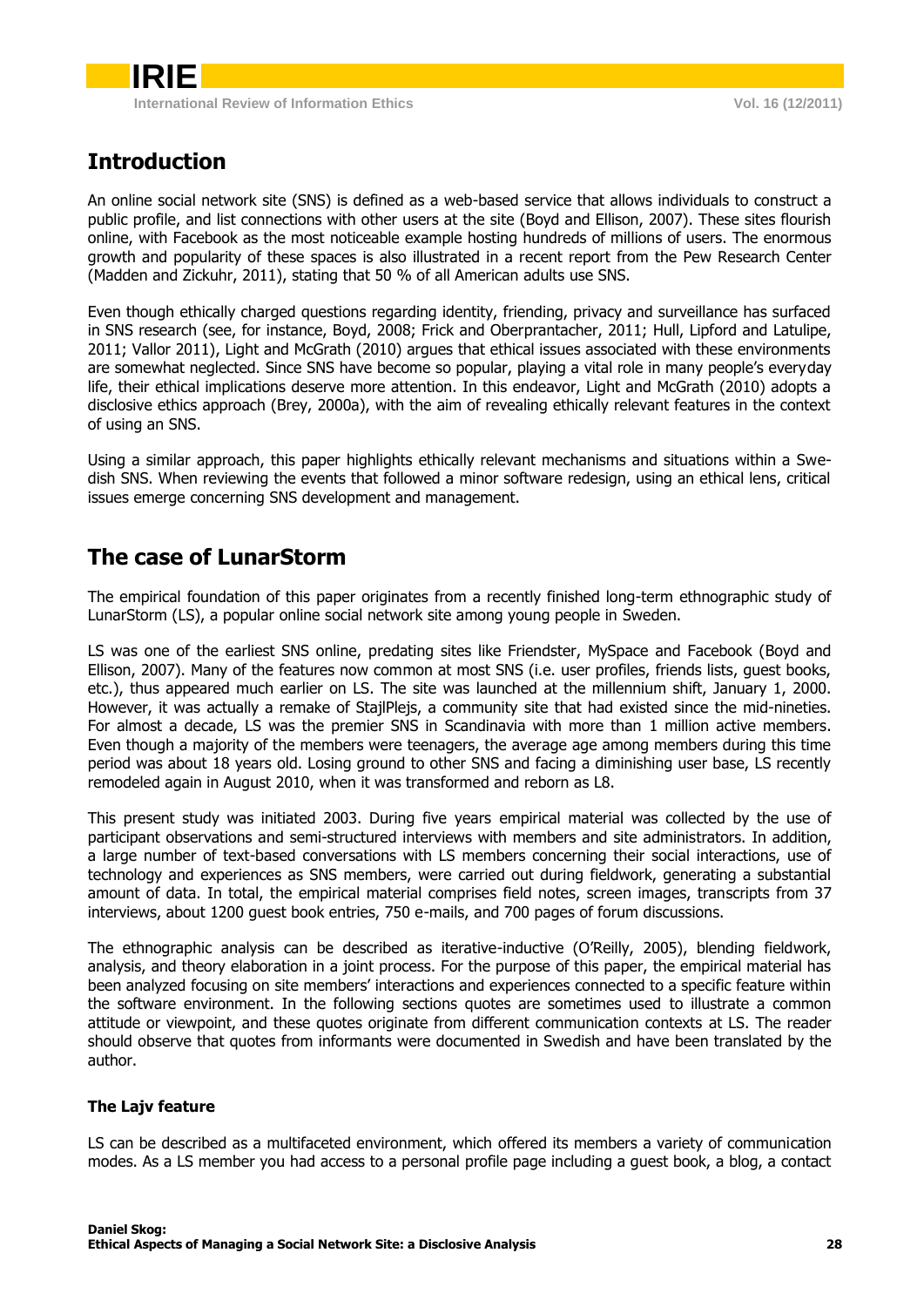

list, a photo album and a file repository. In addition, the site comprised various discussion forums and several other communication tools.

One frequently used communication feature in LS was Lajv (corresponds to the English word Live), which allowed members to broadcast a text message to those online at the same time. The text messages that were put out appeared in a specific message box where new messages continuously showed and were visible for around 30 seconds. A typical Lajv message was sent out to draw attention to the member's home page and often included a request for guest book contributions or comments on the photo album. Lajv messages were also frequently oriented towards dating:

Inf 1: You are cute if you could comment on my photo album (kiss)

Inf 2: Is there a sweet single girl who wants to add a lonely single guy on msn…

Inf 3: anyone up for CYBERSEX!?

The Lajv feature was launched in 2002. It became very popular, and if you wanted to get attention there was no other feature as effective. People sent messages to get attention, to provoke, to ask questions, and to get in contact with other members.

## <span id="page-2-0"></span>**Redesigning Lajv - implementing an age division**

It might not come as a surprise that a large social network such as LS also caught the interest of Internet predators. By using Lajv messages, unwelcome and typically adult male members could make contact with their targets, followed by communication via guest books and e-mails. When the LS administrators became aware of this they decided to intervene. With the primary aim of creating a safer environment, they modified the Lajv feature by implementing an age division (Eriksson, 2006). Lajv messages broadcasted by members older than 20 were not to be shown to members below 18, and vice versa. This modification would perhaps not stop Internet predators from making new contacts, but at least their primary tool for contacting minors was to some extent rendered harmless.

The Lajv feature continued to be a heavily used communication tool, and initially the age division seemed to work as intended by LS administrators. However, not all members were content with how the Lajv feature had been redesigned. Among the members of LS were many parents whose primary reason for being there was to monitor the environment where their children spent several hours per day. By applying an age partition on Lajv (and on some other features) the parents no longer could share their kids' online environment. Initially the age division was unknown to most members, but when discovering it, caring parents reacted with frustration:

Inf 4: I think we are many who didn't know [about the age division]. For my part I feel totally deceived. So here you have one who will be sitting next to the children for some time now when they are logged in.

Inf 5: I didn't know that [the age division exists]. So there are two sides of Lunar in other words. How then should a parent be able to keep track? By checking on the kids' pages or what?

Inf 6: But this was the primary reason why I made a home page at Lunar, I wanted to know what the kids were doing. … Is it that impossible in our society for all ages to spend time with each other in a shared forum without being separated by age, with or against your will?

The maneuvering of Lajv probably made it somewhat more difficult for Internet predators trying to make new contacts, in that way contributing to the safekeeping of minors. However, considering how some parents tried to safeguard their kids by sharing their online environment, the age partition perhaps had the opposite effect on child safety. Parents being hindered from monitoring communication patterns involving their kids preferred having no age segments, instead being able to watch the full flow of messages. In their view the age partition of Lajv failed its purpose.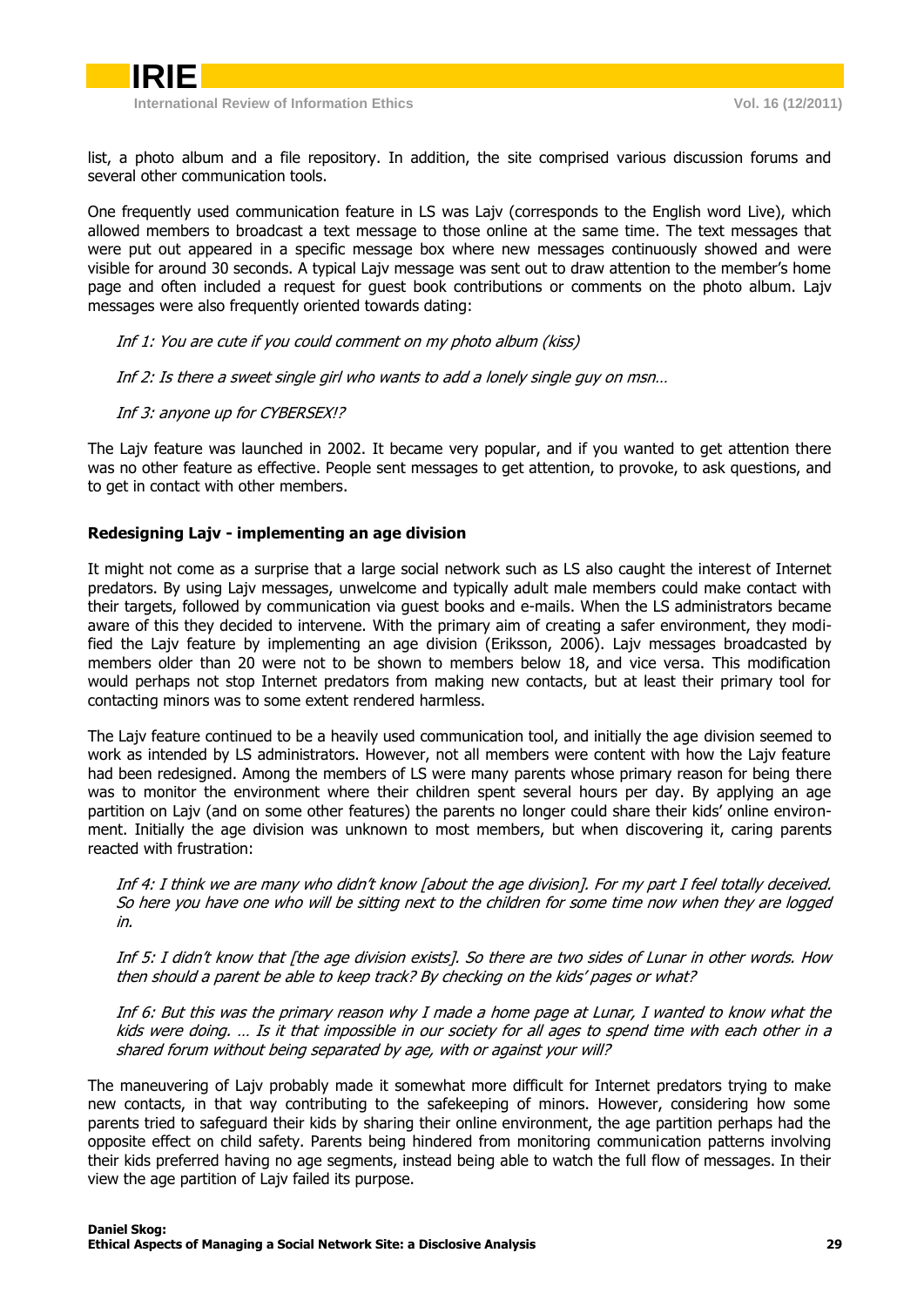

The frustration and anger among parents amplified by the news that another Swedish youth community online offered help with creating fake social security numbers (SSN). When you registered as a new member at LS you had to state your SSN, and since Swedish SSN are assigned according to a person's date of birth, the age of the person became known. But it was discovered that the fake SSN generator available online could be used to register a bogus membership at LS pretending to be a teenager. In that way people who did not want to adhere to the age segments could circumvent the partitions, being able to interact with teenagers without restrictions.

Since not that many sincere parents were attracted to the idea of creating fake personalities of their own, the age division maneuvered by LS administrators fell short in two ways. Not only did it prohibit caring parents from monitoring dubious Lajv messages, it also in some way offered protection to unscrupulous individuals who now could socialize using a fake identity as a disguise.

## <span id="page-3-0"></span>**Reasons why the technological intervention backfired**

Reviewing the happenings connected to the modification of the Lajv feature, it can be argued that there were at least two major reasons to why the technological intervention to some extent backfired. First, the LS administrators failed to recognize how the Lajv feature was perceived and used for different purposes by different members. When it was created the intention was to offer a tool for members trying to catch the attention of the community. It was never meant to be a means for parents monitoring their kids, and this usage became evident only when it could no longer continue. Lajv was certainly not intended as a tool for Internet predators either. This apparent usage of Lajv messages was detected and the discovery was in part the reason for implementing age segments. However, dealing with this misuse both unveiled and hampered the unexpected usage of caring parents, without being powerful enough to put an end to the actual misuse being targeted.

Second, it was not anticipated by administrators that members would want to outmaneuver the imposed age segments. The modification of Lajv placed an obstacle in the way of Internet predators who were eager to find a way to outsmart it. Knowing first hand the flaws of the customary SSN control, LS administrators perhaps should have seen the loophole offered to these offenders, realizing that it could and would be exploited. But even if they did see it they perhaps still did not want to strengthen the control of SSN since doing so most certainly also would have had other undesired consequences for the community.

The story of the redesign of Lajv illustrates the intertwined relationship between technological factors and social interactions in online social networks. In addition, it also highlights some ethical issues in managing online social networks.

## <span id="page-3-1"></span>**Disclosing ethical issues in a complex software environment**

As described by Brey (2000a), disclosive computer ethics is concerned with the moral deciphering of computer technology. The underlying assumption is that many computer-related practices are morally nontransparent:

"Many design and uses of computer systems, I want to claim, have important moral properties, that remain hidden because the technology and its relation to the context of use are too complex or are insufficiently well-known." (Brey, 2000b: 126)

This argument resonates well with the case study presented in this paper. At first, the redesign of Lajv (implementing an age division) might seem rational and straightforward. The result of the redesign might even be considered successful. But reviewing the social context of this specific feature, reveals a complex relationship between the software environment and the interactions among different user groups. With this complex relationship on display, ethical issues concerning SNS management also emerge.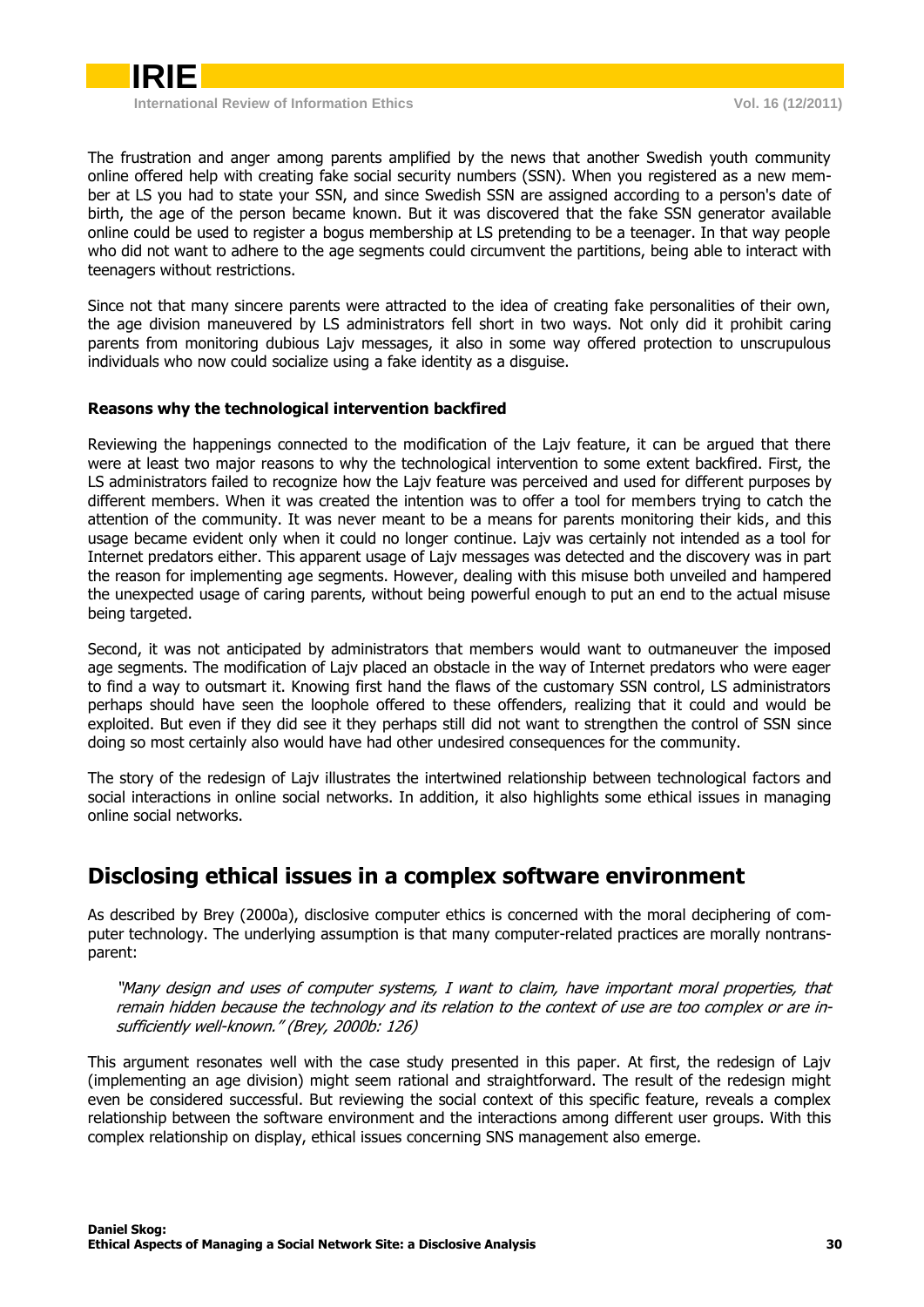

If we once again review the events accompanying the Lajv feature, using an ethical lens, we should start from the very beginning, since not even the initial decision to launch Lajv can be seen as ethically neutral. Unlike many other SNS, the social interactions taking place at LS were not limited by members' friends lists. Anyone could see your profile page and write in your guest book. This fact created an environment that was dynamic and lively. The possibility of meeting new people seemed to be one of the main ideas with LS, having old friends blend with new acquaintances and strangers. The development of Lajv accentuated this idea, offering enhanced possibilities of contacting, and being contacted by, new people.

This strategy of creating an environment without clear boundaries, were everyone could make contact with you via Lajv or by using tools at your profile page, certainly communicates ethically flavored values and ideals. While many members seemed to cherish those ideals, enjoying their stay in a lively environment without thresholds and with almost unlimited possibilities of interacting with new interesting people, some of them also experienced the downside, having a hard time to be left alone, struggling with bullies or stalkers. As described by Skog (2005), some LS members consequently chose not to reveal much of themselves on their profile pages. They simply were not willing to take the risk of being teased, or having strangers contacting them offline.

Even before the advent of Lajv there had been a scribble board at LS where members could write messages for everyone to read. But with Lajv, the developers wanted to create a more effective scribble board, something that was in real-time and provided members with an even more powerful tool when trying to get attention (Eriksson, 2006). Using Lajv, someone could communicate a message with thousands of unknown members, currently being online. It is not hard to imagine that this possibility sometimes was exploited for the wrong reasons, and the site managers must have seen this coming and decided that it was an acceptable drawback to offering such a powerful communication tool. However, at some point in time, LS developers apparently decided that they had to modify Lajv in order to prohibit misuse of a certain kind. Targeting this specific misuse, by using age divisions, should also be considered as an ethically charged choice, communicating what the developers regarded to be good and bad behavior.

The modification of Lajv was perhaps not secret, but still not communicated to the site members. As if the LS developers preferred altering the software environment unnoticed, without having to discuss their incentives with the users. Perhaps not surprisingly, the developers also did not act on the complaints from caring parents who felt that the redesign of Lajv had failed its purpose. This reminds us that SNS are typically proprietary spaces. The site owners/developers not only build the site, and thereby design the social environment (Pargman, 2000). They also make decisions about membership guidelines and rules of conduct (Humphreys, 2008). However, when a site is being populated, the members develop social and behavioral norms of their own, within the broader set of regulations decided by the site administrators. Furthermore, the users start to explore and exploit the software in unexpected ways for different purposes. On the one hand, this is a natural process, vital for the growth and sustainability of the social network. On the other hand, site administrators might feel a need to control the process, or at least desire to influence it.

As Lessig (2006) points out, the code that builds the online social environments reflects choices and values of the coders. Likewise, many algorithms, e.g. the age division of Lajv, comprise value judgments (Kraemer, van Overveld and Peterson, 2011). One could argue that the developers should be morally responsible for the outcome of their designs. However, as the empirical case shows, it is almost impossible to predict the outcome of a software design. Even if LS developers would have made a thorough ethical analysis of Lajv, imagining different use patterns and possible scenarios, they could probably not have foreseen neither the range of initial use patterns emerging or the effects caused by the age division. Furthermore, recognizing that the meaning of technology ultimately is socially constructed by the users, the responsibility for its ethical implications must be shared by developers and users alike.

# <span id="page-4-0"></span>**Concluding remarks**

This paper contributes to the endeavor of disclosing ethical aspects of SNS. By examining a single software feature in a Swedish SNS, this study highlights some ethically charged decisions embedded in the process of managing and developing a social online environment. However, it is important to emphasize that those